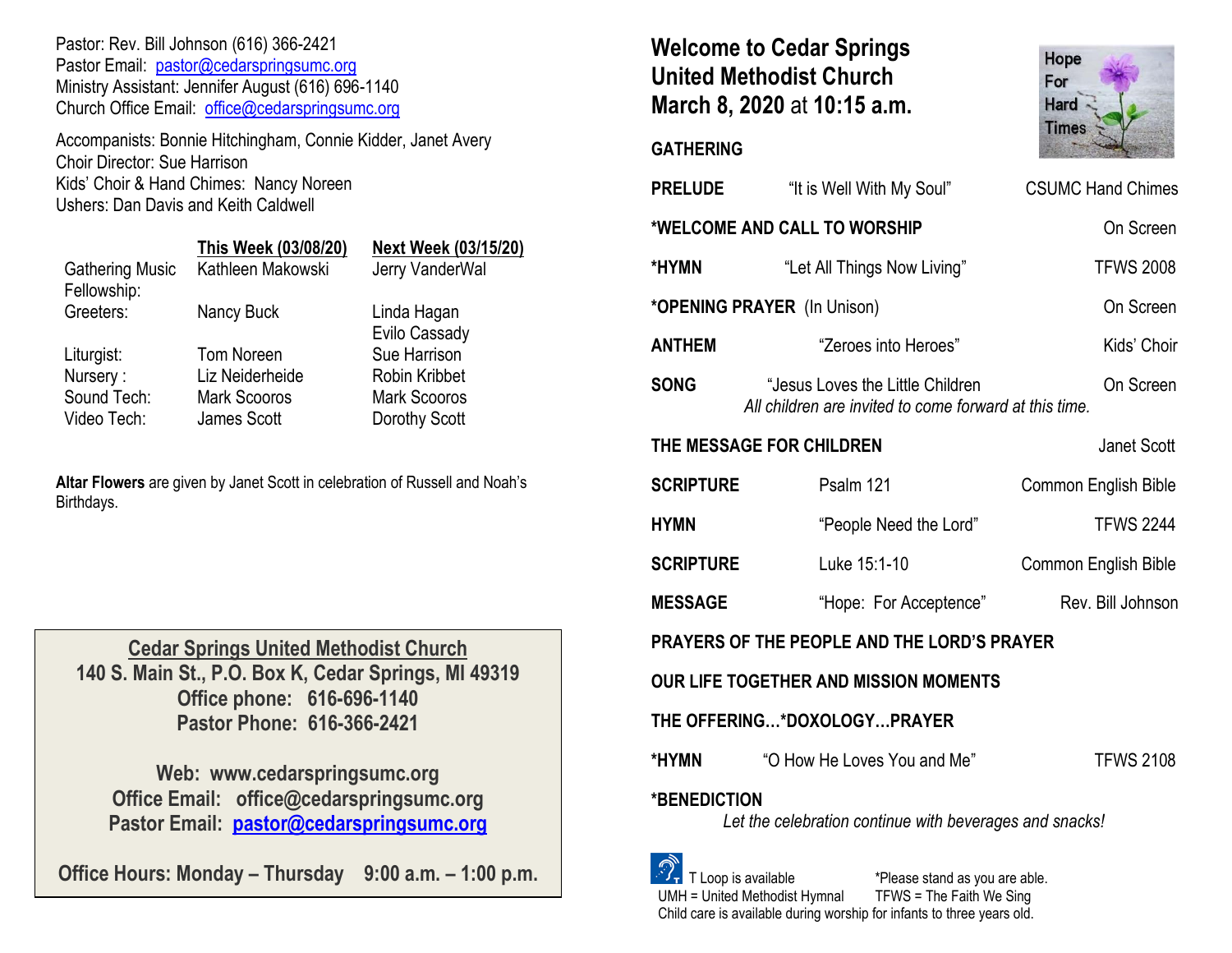# **THIS WEEK AT CEDAR SPRINGS UMC**

### **SUNDAY (03/08/2020) WEDNESDAY (03/11)**

**Special Offering: UMCOR** Faith & Food – 6:00 p.m. Worship  $-10:15$  a.m.  $A \cdot A = 6:45$  p.m. Coffee & Fellowship – 11:30 a.m. Outreach Meeting – 11:30 a.m. **THURSDAY (03/12)** The Brook Worship Worship – 2:00 p.m. Food Pantry Support Team – 10:00 a.m. Green Acres Worship Worship –3:00 p.m. Metron Worship – 10:00 a.m.

### **MONDAY (03/09)**

Counseling – 1:00 p.m. – 6:00 p.m. **SATURDAY (03/14)** Adult Wood Carving – 6:00 p.m. UMW Meeting – 10:00 a.m.

Women's Bible Study – 10:00 a.m. **Special Offering: UMCOR** Love & Stiches Cedar Café – 12:00 p.m. Worship – 10:15 a.m. Love & Stitches – 1:00 p.m. Coffee & Fellowship – 11:30 a.m. Hand Chimes - 2:40 p.m. Kids' Choir – 3:40 p.m. **Upcoming Engedi Auction-03/20 @6pm** Girl Scouts – 6:00 p.m. C.S. High School.(after school program

Counseling – 1:00 p.m. – 6:00 p.m.

### **TUESDAY (03/10) SUNDAY (03/15/2020)**

For 6-8 th graders-safe & supervised)

### **\*UMCOR & UMCOR Sunday are two different offerings in March. Please be sure to note on your envelope which offering you are giving to. Thank you.**

# **Lenten Worship: "Hope for Hard Times"**

Right now the times are hard. Few people are optimistic about the economy or the environment or the culture. We fear for our nation, our United Methodist Church, for the ozone layer, for the manners of our children. Fear is the national pastime, and it seems that optimism is on vacation. For people of faith, there is good news: There is no better time for hope. Worship with us during the Lenten Season, and discover how hope is the answer for hard times. Two special, 7 p.m. services, Ash Wednesday and Holy Thursday, book-end our weekly worship on Sundays at 10:15 a.m. Join us!

## **Sundays, March 1 – April 5**

**March 15** - Hope Beyond the Hope in Violence (Luke 15:13)

- **March 22** Hope for the Church (2 Corinthians 4:7)
- **March 29** Hope in the Face of Death (Luke 18:1-8)

**April 5** – Hope for Love (2 Timothy 4:1, 7-8; 16-17)

## **Thursday, April 9 – Holy Thursday Worship at 7 p.m.**

This will be a service emphasizing the approaching darkness of Jesus' sacrifice on the cross. Music and accompanying Scripture readings tell the story of the week that changed history. Childcare is provided.

# **CEDAR SPRINGS UMC IN PRAYER**

**Names will remain on the prayer list for 1 month unless notified. Thank you.**

| <b>Members</b>                | <b>Friends</b>         | In Care Facilities    |
|-------------------------------|------------------------|-----------------------|
| Fred & Carollee Gunnell       | Claudia Jean Keef      | The Brook of C.S.-    |
| <b>Bob Ries</b>               | <b>Wheaton Family</b>  | Albert & Frances Abel |
| Leon Avery                    | Jill Wesche            | Metron of C.S. -      |
| Wayne & June Price            | Ruthanne Miller        | Rose Hunter           |
| <b>Bud &amp; Helen Gambee</b> | <b>Family of Cindy</b> |                       |
|                               | Vanderwoude            |                       |
| Woody & Jan Avis              | <b>Shelly Price</b>    |                       |
| Sid & Rose Kempf              | Anthony                |                       |
| June Price                    | Dale Waller            |                       |
| Mike Mercer                   | <b>Tim Price</b>       |                       |
| Albert & Frances Abel         | Randy Benedict         |                       |
| Todd & Marnie Swan            |                        |                       |

### **Kids Hope USA:** Mentors, Prayer Partners, and Students **In Our Country's Service:**

Jordan Ackerman Aaron Burnside Tyler Hinton

Mitchell Phillips Waylon Carlson Elisabeth Bullen Nick Segard Peter & Mikelle Noreen Jenny Jo Collin (Mueller) Russell & Janet (Noreen) Scott-Evelyn, Noah James & Jackie (Champion) Finley Ben & Sarah (Noreen) Smith-Kate Ben & Sarah (Noreen) Smith- Kate

**Sympathy to** Cam Teusink and family on the passing of her husband and longtime member of CSUMC, John Teusink. Please keep their family in your prayers.

# **UPCOMING EVENTS & CHURCH NEWS**

**We have a New Name! Sale Dates April 2—April 4 Schedule of daily events:**



Sunday 3/29 - Bring items to fellowship hall from the side porch after Worship. H**ELP IS NEEDED**.

Monday 3/30—Wednesday 4/01 - Sale set-up from 9 am - 4 pm.

**Come when you are able.**

Saturday 4/4- Clean-up begins at 2 pm. **HELP NEEDED**

## **Sign-up sheets are available outside the Sanctuary.**

Questions? Contact MariAnne Jones about staffing, Nancy Kidder or Teresa Tibbe about donations.

## **Save the Dates!**

**May 10 – Mother's Day & Children's Musical & Promotion / Graduation Sunday** Remember if you have a senior who will be graduating this year, please contact Nancy Noreen with information about your graduate and their future plans.